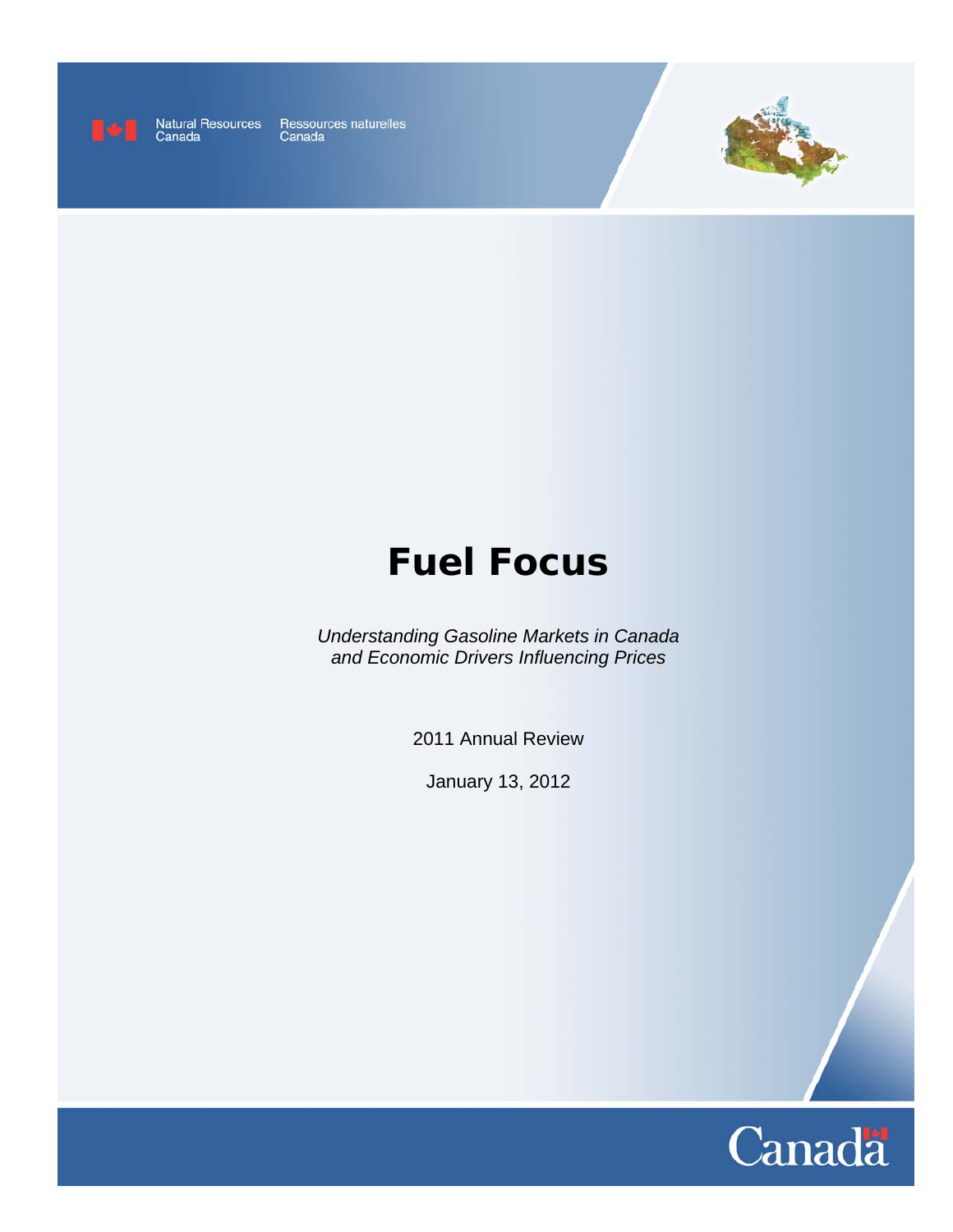Copies of this publication may be obtained free of charge from: Natural Resources Canada Petroleum Resources Branch<br>580 Booth Street, 17<sup>th</sup> Floor Ottawa, Ontario K1A 0E4 Phone: (613) 992-9612 TTY Service: (613) 996-4397 (Teletype for the hearing-impaired) Fax (613) 995-1913 Email: prb.drp@nrcan-rncan.gc.ca Web site: http://nrcan.gc.ca/eneene/focinf-eng.php

© Her Majesty the Queen in Right of Canada 2011

ISSN 1918-3321

Aussi offert en français sous le titre *Info-Carburant*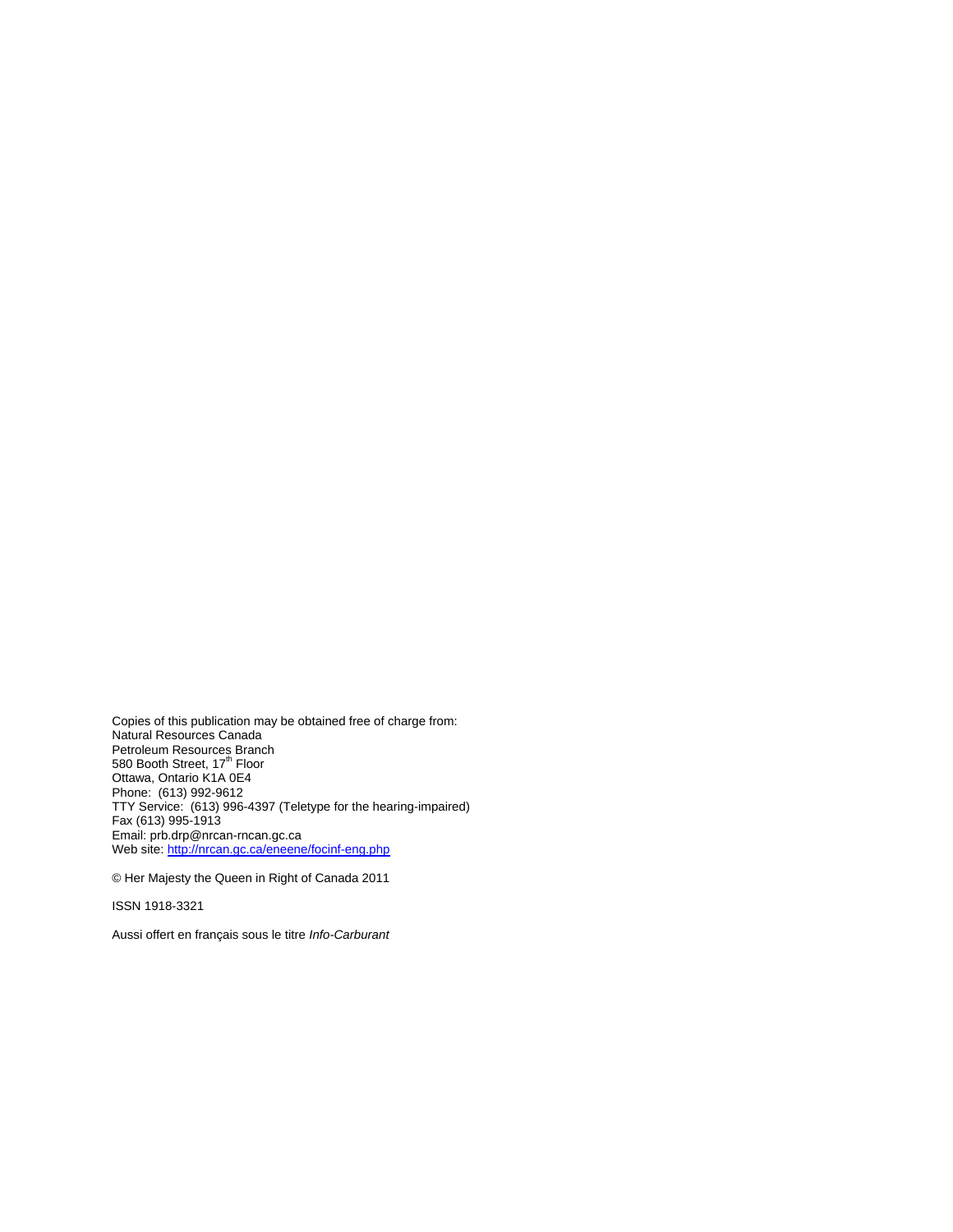

# **2011 Annual Review**

*Fuel Focus 2011 Annual Review* summarizes the events that characterized the Canadian retail gasoline market during 2011. Throughout the year, the bi-weekly *Fuel Focus* report provides readers with regular information on the various aspects of the Canadian gasoline markets and the economic drivers influencing prices.

# **Highlights**

- Canadian retail gasoline prices in 2011 averaged \$1.24 per litre, an increase of 20 cents per litre from 2010. Gasoline prices fluctuated within a range of 23 cents per litre from a low of \$1.13 per litre to a high of \$1.36 per litre in 2011. In comparison, the range was 15 cents per litre from a low of 98 cents per litre to a high of \$1.13 per litre in 2010.
- The year started with gasoline prices at \$1.13 per litre, rising to \$1.36 per litre in May, declining gradually throughout the summer driving season and ending with an upswing to \$1.19 per litre. The Canadian average retail pump price of \$1.24 per litre in 2011 was significantly higher than the average retail pump prices of \$1.04 per litre registered in 2010 and 95 cents per litre in 2009.
- Diesel fuel and furnace oil prices rose by 24 cents per litre to \$1.25 and \$1.13 per litre, respectively. For further comments on the rise in diesel prices, please see the Fuel Focus Supplement, Volume 6, Issue 24 at: http://www.nrcan.gc.ca/energy/sources/petroleumcrude-prices/gazoline-reports/2011-12- 16/2078#supsup.
- Retail pump prices increased in 2011, compared to 2010, due to higher crude oil prices, increased average refining and marketing costs and margins, and higher provincial taxes.
- Canadian and American wholesale gasoline prices averaged approximately 78 and 76 cents per litre respectively in 2011, compared to 62 and 60 cents per litre respectively in 2010. Overall, average retail pump prices reflected the upward pressure from North American wholesale gasoline prices and world crude oil prices.
- Crude oil prices for the three crude oil benchmarks (Edmonton Par, WTI and Brent) averaged \$626/m3 (US\$110/bbl) in 2011—an increase of  $$120/m<sup>3</sup>$ (US\$23/bbl) from 2010. World crude oil prices remained fairly robust compared to previous years mainly due to concerns in oil-producing regions, the European debt situation and uncertainties with respect to global economic recovery.



**Figure 1: Crude Oil and Regular Gasoline Price Comparison (National Average)**

**Figure 2: Weekly Regular Gasoline Prices** 



#### **Changes in Fuel and Crude Oil Prices**

|                     | <b>Annual (National Average)</b> |       |         |  |  |  |
|---------------------|----------------------------------|-------|---------|--|--|--|
| ¢/L                 | 2011                             | 2010  | Change  |  |  |  |
| Gasoline            | 124.0                            | 103.6 | $+20.4$ |  |  |  |
| <b>Diesel</b>       | 124.7                            | 100.8 | $+23.9$ |  |  |  |
| <b>Furnace Oil</b>  | 113.0                            | 88.8  | $+24.2$ |  |  |  |
| <b>Edmonton Par</b> | 59.8                             | 48.6  | $+11.2$ |  |  |  |
| <b>Brent</b>        | 69.2                             | 51.5  | $+17.7$ |  |  |  |

*Source: NRCan*

| In this Issue                                                                   | Page |
|---------------------------------------------------------------------------------|------|
| Highlights                                                                      | 1    |
| Retail Gasoline Overview                                                        | 2    |
| <i><b>Wholesale Prices</b></i>                                                  | 3    |
| Refining and Marketing Margins                                                  | 4    |
| Crude Oil Overview                                                              | 5    |
| <b>Supplement:</b>                                                              |      |
| <b>Federal and Provincial Consumption</b><br><b>Taxes on Petroleum Products</b> | 6    |



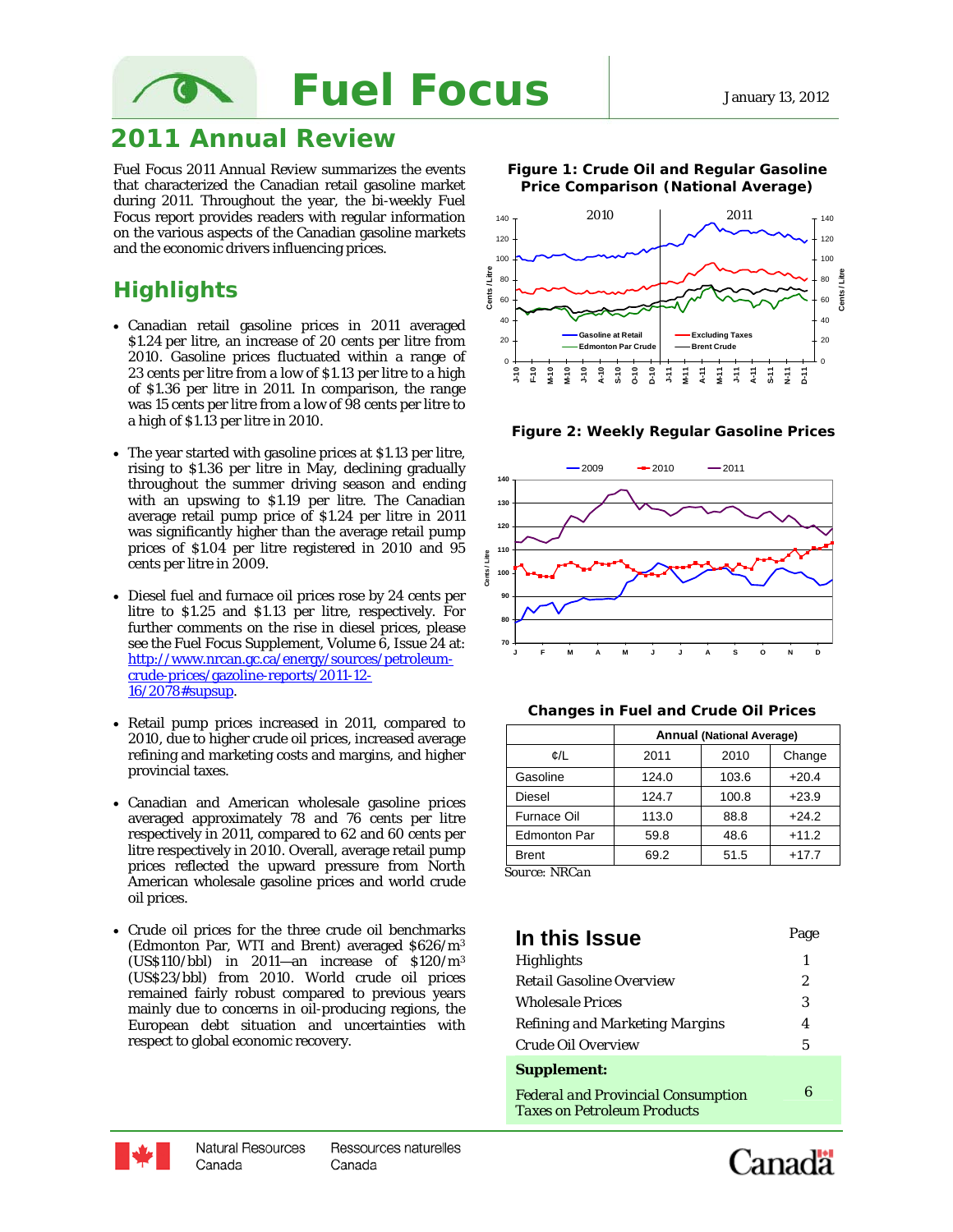

### **Retail Gasoline Overview**

The annual average gasoline pump price in the selected cities shown in Figure 3 was \$1.24 per litre in 2011—an increase of 20 cents per litre compared to 2010.

The increase in retail gasoline prices was primarily due to higher crude oil prices. Concerns over the Middle East and North African strife and over the European debt crisis contributed to push prices higher, while the fear of a global economic downturn reducing demand for oil and petroleum products partly moderated the rise.

Crude oil, the main pump price component, averaged approximately 64 cents per litre in 2011—an increase of 14 cents per litre from the previous year.

The refining and marketing costs and margins component increased by 3 cents per litre in 2011 to 23 cents per litre.

In 2011, federal and provincial taxes accounted for 37 cents per litre of the average gasoline price at the pump. This represents a 2.5 cent-per-litre increase from 2010.

Montreal average retail gasoline prices increased by nearly 23 cents per litre, mainly due to higher crude oil costs and higher provincial taxes. Toronto average retail gasoline prices increased by 22 cents per litre. Of all the provincial centres, Vancouver registered the lowest price increase at 17 cents per litre.

#### **Figure 3: Regular Gasoline Pump Prices in Selected Cities Annual Average for 2011**



**Regular Gasoline Pump Price Components in Selected Cities**  Change in Annual Average for 2011 over 2010 (cents per litre) **Selected Cities WH YK VA CY RE WG TO ML SJ HX CH SJ's CA**  Provincial Taxes 1.7 4.4 2.9 1.6 HST 3.5 8.3 2.6 3.4 2.2 Federal Taxes 0.8 0.9 -2.7 0.9 1.0 0.8 -2.3 0.9 0.9 0.9 R & M Costs and Margins 3.9 5.9 3.1 6.0 7.3 4.9 9.0 -0.6 -1.4 -1.4 -0.7 -1.4 3.0 Crude Oil - (Edmonton Par and Brent) 11.4 | 11.4 | 11.4 | 11.4 | 11.4 | 11.4 | 11.4 | 17.8 | 17.8 | 17.8 | 17.8 | 17.8 | 14.2 Retail Pump Prices | 16.0 | 17.1 | 16.9 | 18.2 | 19.6 | 17.1 | 22.2 | 22.6 | 21.9 | 19.9 | 18.0 | 18.6 | 20.4

Note: Empty fields indicate no changes from 2010 to 2011. Shaded areas indicate the tax is not applicable. Federal taxes include the excise tax and the GST where applicable. A number of provincial tax changes came into effect in 2010.



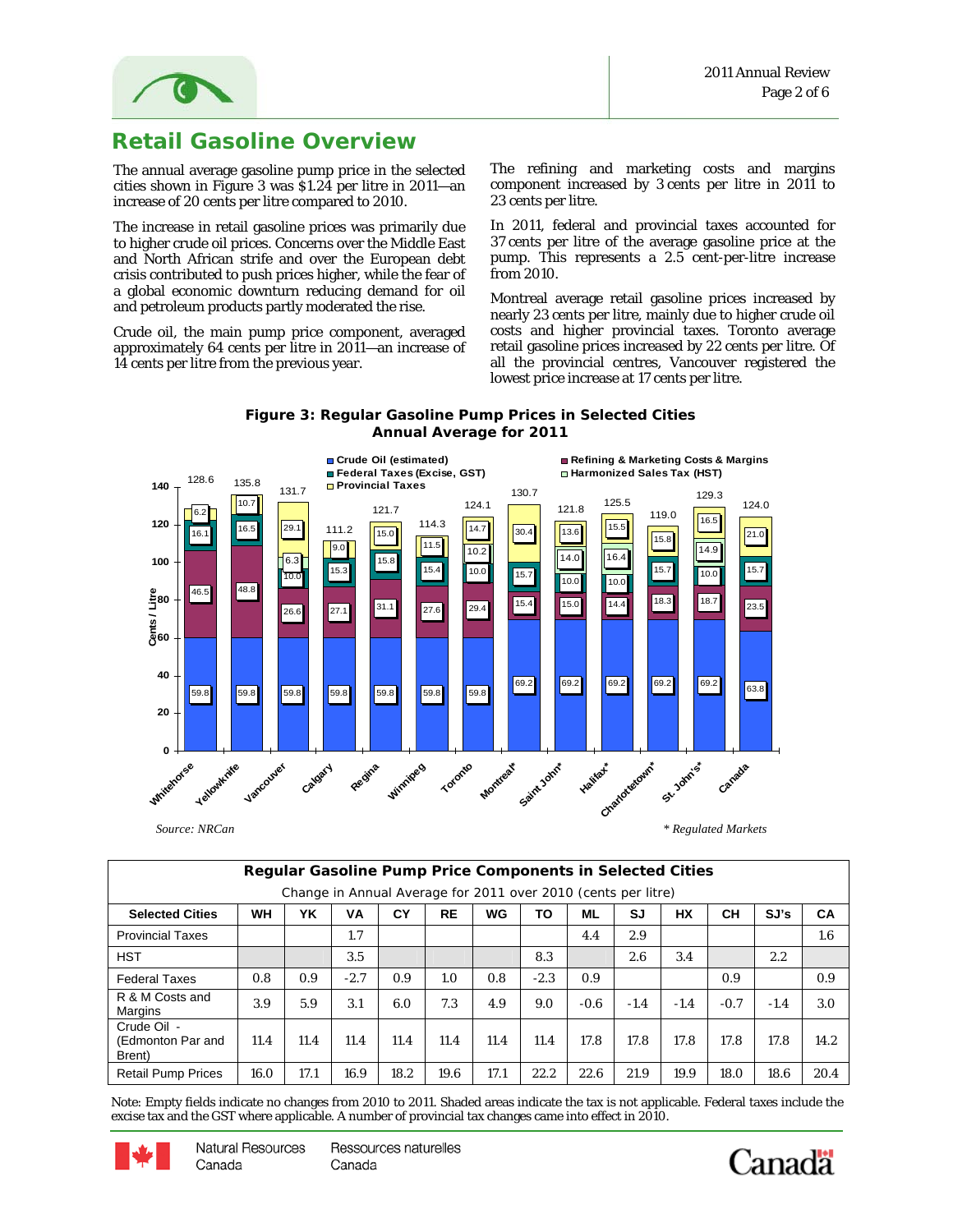



## **Wholesale Gasoline Prices**

In 2011, wholesale gasoline prices in Canada and the U.S. followed similar trends, with the annual average in Canada at 78 cents per litre being slightly higher than the 76 cents per litre in selected American centres.

Overall, the increase in wholesale prices reflected the rise in world crude oil prices and the increase in gasoline demand on the continental North American market.

Wholesale gasoline prices fluctuated between approximately 88 and 69 cents per litre in the Canadian markets and between 85 and 67 cents per litre in nearby U.S markets. The price differentials between certain Canadian and U.S. centres were fairly stable during the year. By and large, Canadian and American wholesale gasoline prices followed each other closely.

Wholesale gasoline prices in all selected centres were above the 2011 level with increases ranging from 14 to 17 cents per litre.



**Figure 4: Wholesale Gasoline Prices** (Weekly Average) Rack Terminals Prices for Selected Cities Ending December 29, 2011

*Sources: NRCan, Bloomberg* 



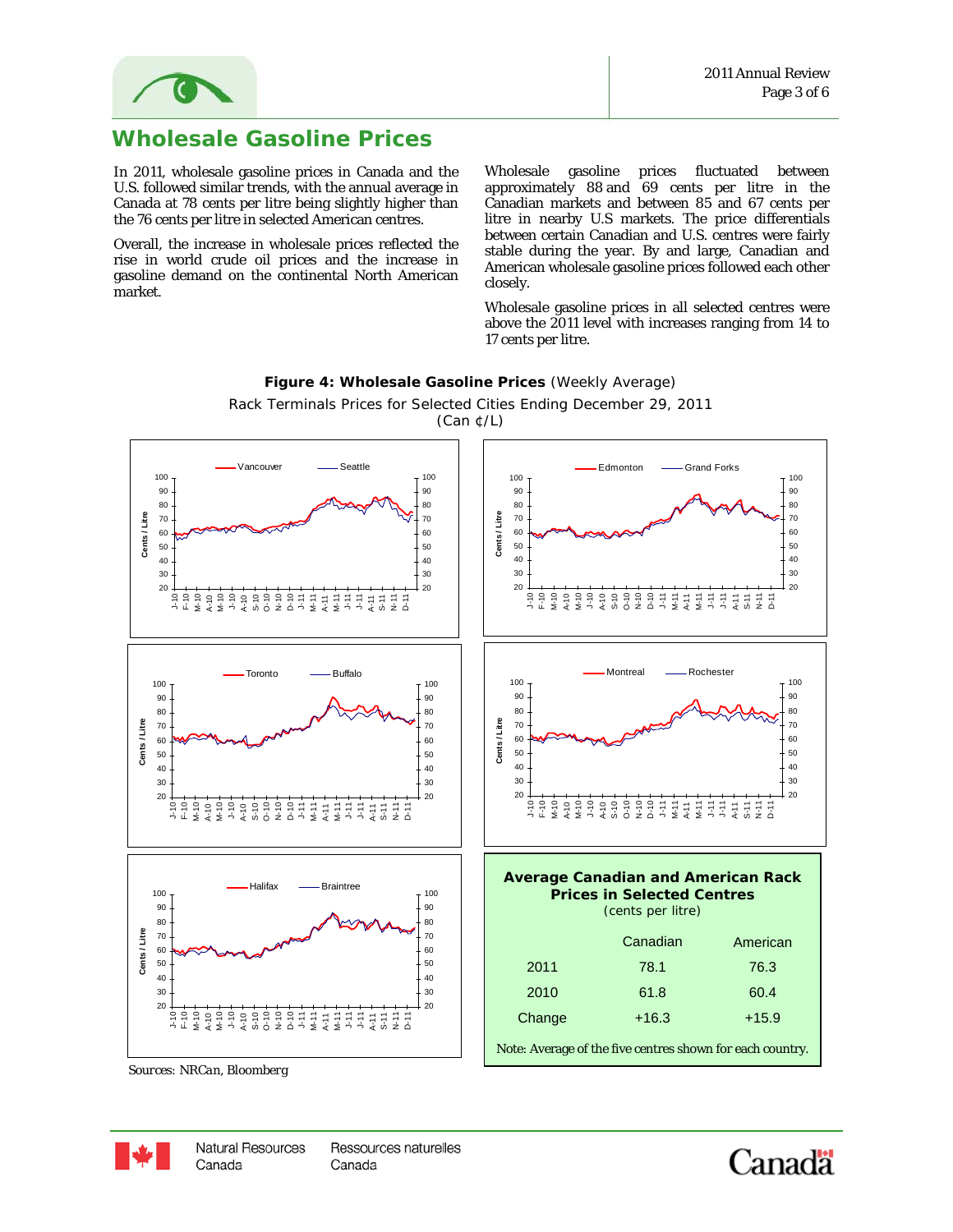

# **Refining and Marketing Margins**

**Refining margins for gasoline** increased in 2011 compared to the previous year. Overall, compared to 2010, average refining margins increased by 3 cents per litre to 15 cents per litre in 2011.

The **four-week rolling national average** refining margins ranged from a low of 8 cents per litre to a high of 20 cents per litre in 2011. In comparison, margins fluctuated in the range of 9 to 16 cents per litre in 2010.

Refinery margins remained relatively flat in the first five months of 2011. Margins rose in June with the traditional summer driving season which is indicative of a sustained demand for gasoline. Margins dropped by the end of the year, indicating that wholesale prices were decreasing more promptly than crude oil prices. Overall, more than adequate gasoline and crude oil inventories in the U.S. moderated the rise in refining margins.

This year's refinery margins were higher than the previous year, but mainly because of the muted economic recovery in 2010. In addition, there were few market supply constraints and refining margins reflected a mostly balanced supply and demand situation.

By comparison, **marketing margins** fluctuated over a narrow range and were much more stable than refining margins. Nationally, the average margin increased from last year by nearly 1 cent per litre to 7 cents per litre. Vancouver registered the highest marketing margin at 8 cents per litre and Montreal the lowest at 6 cents per litre. The other three centres hovered at 7 cents per litre.





*Source: NRCan* 



**Natural Resources** Ressources naturelles Canada Canada

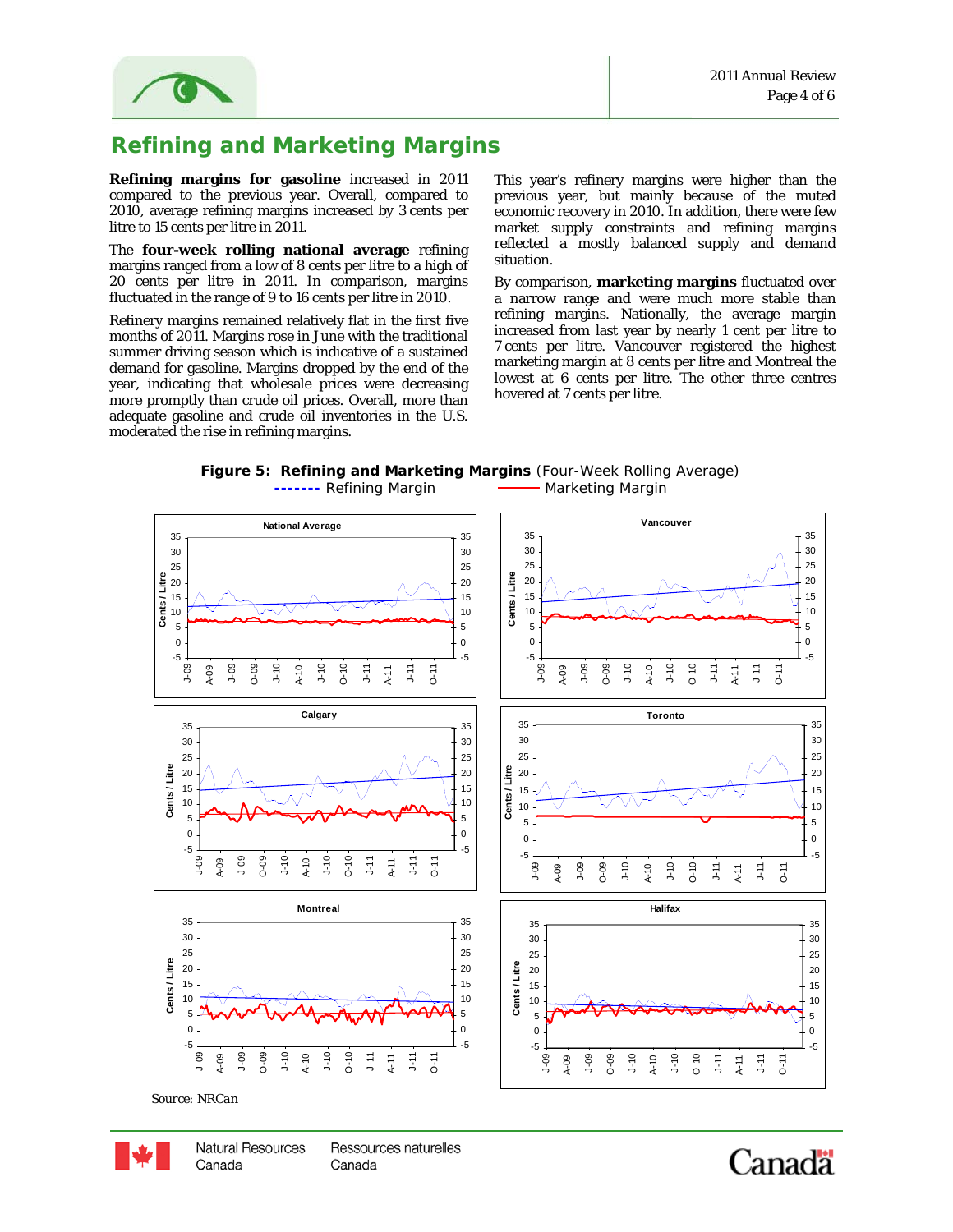

#### **Crude Oil Overview**

Average crude oil prices for the three crude oil benchmarks rose in 2011, starting at \$562/m3 (US\$90/bbl) in January and ending the year at \$648/m3 (US\$102/bbl) in December. Prices climbed to their highest levels since 2008, peaking in April at \$650/m3. While Edmonton Par and WTI prices declined in the latter part of the year, and moved back up in November and December, Brent oil prices also declined, but at a slower pace.

In 2011, crude oil prices for the three crude oil benchmarks averaged 626/m3 (US\$110/bbl) an increase of  $$120/m^3$  (US\$23/bbl) from 2010. The following is a summary of the more significant events affecting the price of crude oil in 2011.

 barrel at one point. While global economic uncertainties **World Crude Oil Prices Firmed Up:** 2011 was characterized by a firm upward trend in world crude oil prices compared to the previous year. Prices for the three benchmark crudes rose at a steady pace throughout the first half of the year. However, by midyear the WTI and Edmonton Par crudes started to decline while Brent prices moderated more slowly causing a price differential of more than US\$20 per dominated the concerns during the year, world crude oil prices showed strong resilience in the face of these problems.

creating a significant gap between the Brent price and<br>the leading benchmark. The unusual price dichotomy **The Different Benchmarks - Brent and WTI**: A significant event in 2011 was the widening price gap between marker crude prices. Brent, or Brent blend, is a combination of crudes from 15 different oil fields in the North Sea. WTI, which is the underlying commodity of the New York Mercantile Exchange's oil futures contracts, is a similar quality crude from West Texas. Historically, the two world benchmarks tracked each other, but several factors in 2011 pushed the two oil markers apart. Initially the divergence was caused by the inability of the U.S. mid-west WTI crude oil to reach world markets due to supply pipeline constraints, creating a significant gap between the Brent price and was caused by a land-locked supply situation for the WTI, and an increase in demand for crude oil



#### **Figure 6: Crude Oil Price Comparisons Changes in Crude Oil Prices**

worldwide. As Brent is moved by tanker, it could access global oil markets, and received a higher price.

The impact was felt by some refineries in Ontario, and all refineries in Quebec and the Atlantic Provinces, as they purchase mainly imported or Newfoundland offshore crudes. These refineries purchase crudes from the North Sea, Newfoundland offshore, the Middle East, the U.S., and other sources. Currently, roughly 60% of the crude oil processed by Canadian refineries is domestic crude, while 40% is imported crude.

**Geopolitical Activities and Global Economic Uncertainty**: Geopolitical concerns in the Middle East and in North Africa caused prices to firm up early in the year. While prices moderated in the later part of year, they remained affected by concerns over the European debt crisis, the reduced Libyan oil output and the fear of a global economic downturn reducing demand for oil and petroleum products. Global economic uncertainties, such as the lackluster U.S. economy, the euro zone debt crisis, and Japan's tsunami and its nuclear fallout, all contributed to weaken oil demand. High levels of OPEC spare oil production capacity give energy markets comfort that supply can be maintained, and demand can be met, moderating price increases. Declines in OPEC's crude oil spare capacity levels throughout the year contributed to firm up prices.

**World Oil Outlook:** The market outlook for world oil prices seems to be for higher price volatility in 2012. According to the U.S. Energy Information Administration Short-Term Market Outlook, there is a large upside and downside price risk for world crude oil. Ongoing uncertainties in oil-producing regions, such as the Iranian nuclear program, and additional unrest in the Middle East and in North African countries could push prices up. On the other hand, downward pressure on prices as a result of the economic slowdown in advanced economies, the fallout of the debt crisis on the European Union and the rampup of Libyan oil production could add more oil supply, and result in falling prices.

| Crude Oil       | Annual                 |              |                          |              |                          |              |  |
|-----------------|------------------------|--------------|--------------------------|--------------|--------------------------|--------------|--|
| Types           | 2011                   |              | 2010                     |              | Change                   |              |  |
|                 | $$Can/$ m <sup>3</sup> | \$US/<br>bbl | \$Can/<br>m <sup>3</sup> | \$US/<br>bbl | \$Can/<br>m <sup>3</sup> | \$US/<br>bbl |  |
| Edmonton<br>Par | 598.04                 | 96.21        | 487.71                   | 75.31        | $+110.33$                | $+20.90$     |  |
| WTI             | 591.02                 | 95.08        | 514.51                   | 79.45        | $+76.51$                 | $+15.63$     |  |
| <b>Brent</b>    | 689.73                 | 110.93       | 516.45                   | 79.77        | $+173.28$                | $+31.16$     |  |

*Source: NRCan*